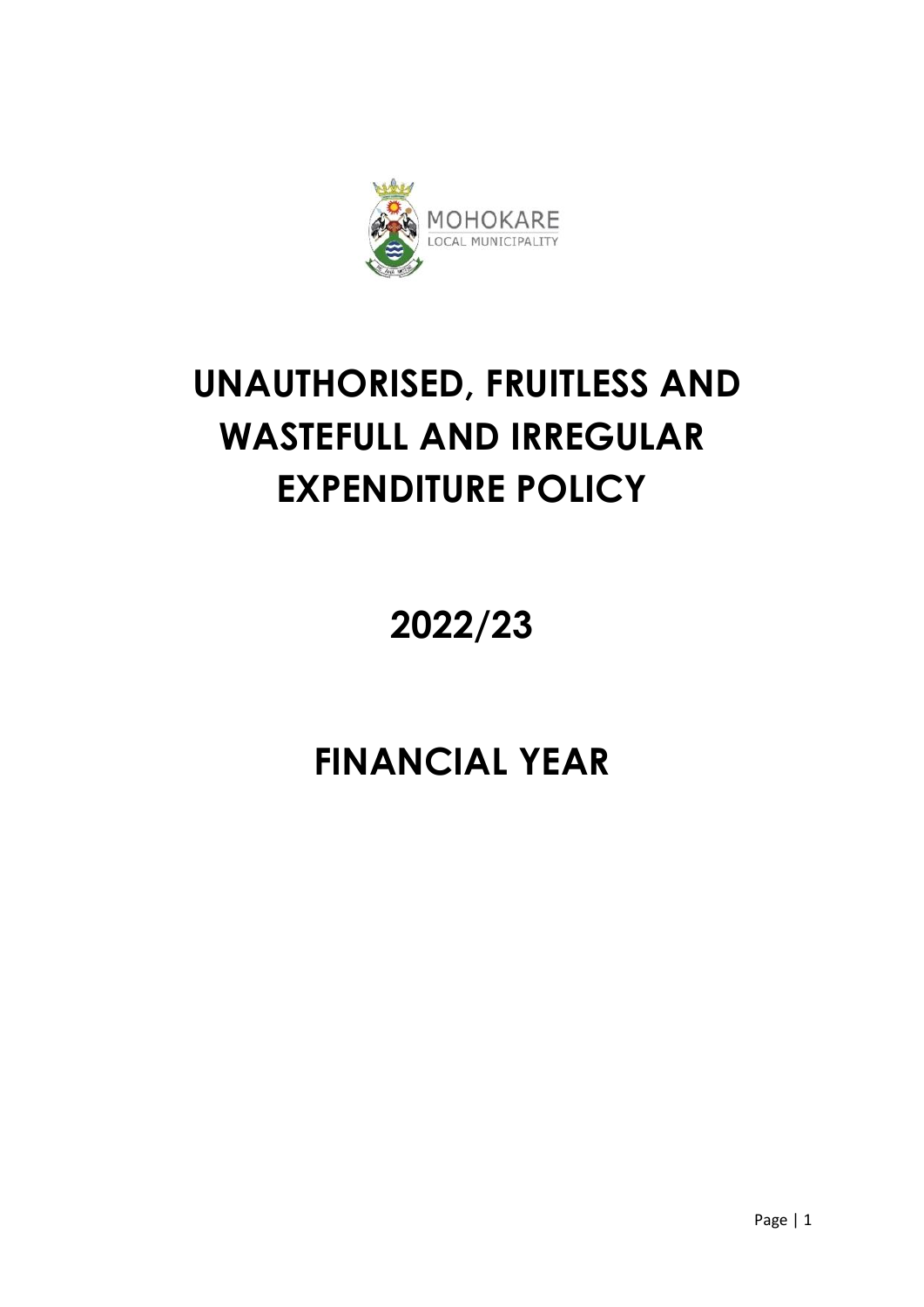## TABLE OF CONTENT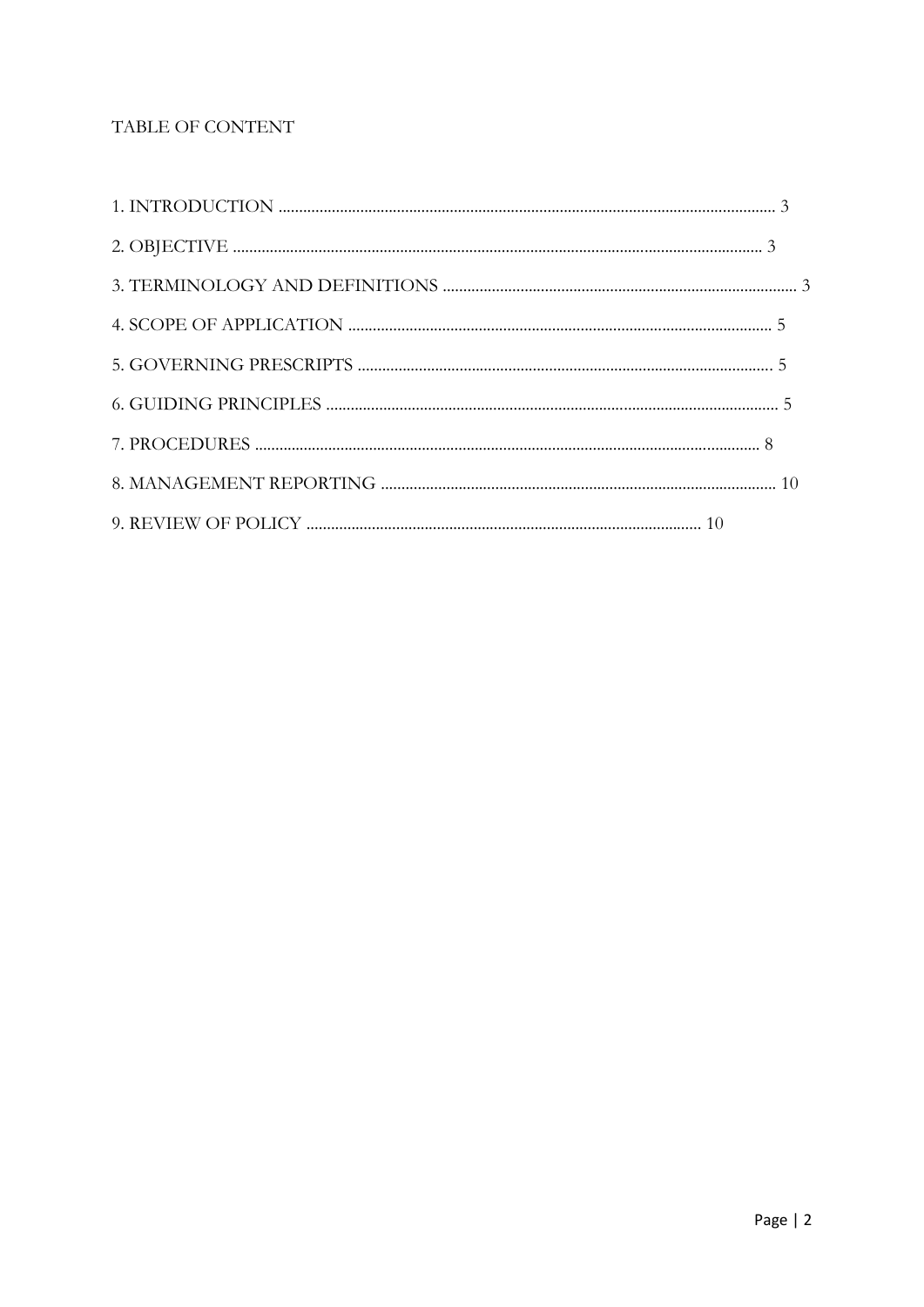## 1. **INTRODUCTION**

At its broadest level, the Municipal Finance Management Act endeavors "to secure sound and sustainable management of the fiscal and financial affairs of municipalities and municipal entities by establishing norms and standards and other requirements."

Chapter 8 of the Municipal Finance Management Act places the onus on each employee within the Municipality to take responsibility for the effective, efficient, economical and transparent use of financial and other resources within that employee's area of responsibility. More specifically, the employee must take effective and appropriate steps to prevent, within that employee's area of responsibility, any Unauthorised, Irregular, Fruitless and Wasteful Expenditure and any undercollection of revenue due.

## 2. **OBJECTIVE**

The objective of this policy is to clearly define the responsibilities of the Mohokare Local Municipality in terms of the Municipal Finance Management Act with respect to Unauthorised, Irregular, Fruitless and Wasteful Expenditure. This document addresses the following areas:

• The definition of Unauthorised, Irregular, Fruitless and Wasteful expenditure in terms of the Municipal Finance Management Act; and

• The roles and responsibilities of the Accounting Officer, management and other officials of the Municipality with respect to the prevention, identification, reporting, recovery, write-off or approval, and disclosure in the Annual Financial Statements of Unauthorised, Irregular, Fruitless and Wasteful Expenditure.

## 3. **TERMINOLOGY AND DEFINITIONS**

In this Policy, unless the context indicates otherwise, a word or expression to which a meaning has been assigned has the same meaning, and -

"**Allocation**", in relation to a municipality, means —

a) A municipality's share of the local government's equitable share referred to in section 214 (1) (a) of the Constitution;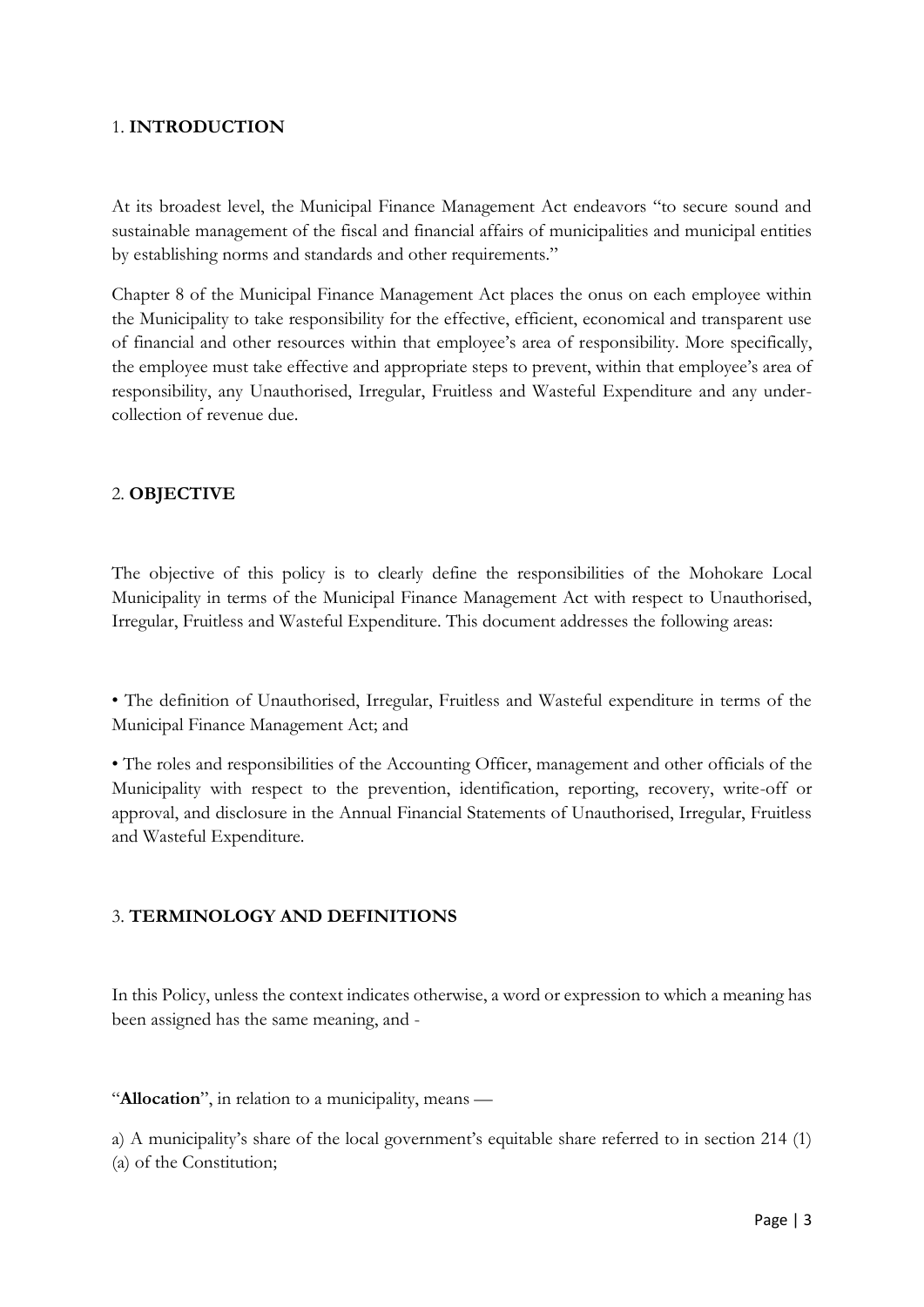b) An allocation of money to a municipality in terms of section 214 (1) (c) of the Constitution;

c) An allocation of money to a municipality in terms of a provincial budget; or

d) Any other allocation of money to a municipality by an organ of state, including by another municipality, otherwise than in compliance with a commercial or other business transaction;

"**Fruitless and Wasteful Expenditure**" means expenditure that was made in vain and would have been avoided had reasonable care been exercised;

"**Irregular Expenditure**", in relation to a municipality or municipal entity, means —

(a) Expenditure incurred by a municipality or municipal entity in contravention of, or that is not in accordance with, a requirement of the Municipal Finance Management Act, and which has not been condoned in terms of section 170;

(b) Expenditure incurred by a municipality or municipal entity in contravention of, or that is not in accordance with, a requirement of the Municipal Systems Act, and which has not been condoned in terms of that Act;

(c) Expenditure incurred by a municipality in contravention of, or that is not in accordance with, a requirement of the Public Office-Bearers Act, 1998 (Act No. 20 of 1998); or

(d) Expenditure incurred by a municipality or municipal entity in contravention of, or that is not in accordance with, a requirement of the Supply Chain Management Policy of the municipality or entity or any of the municipality's bylaws giving effect to such policy, and which has not been condoned in terms of such policy or by-law, but excludes expenditure by a municipality which falls within the definition of "Unauthorised Expenditure"

"**Municipality**" - The Mohokare Local Municipality

"**Unauthorised Expenditure**", in relation to a municipality, means any expenditure incurred by a municipality otherwise than in accordance with section 15 or 11(3) of the Municipal Finance Management Act, and includes:

(a) Overspending of the total amount appropriated in the municipality's approved budget;

(b) Overspending of the total amount appropriated for a vote in the approved budget;

(c) Expenditure from a vote unrelated to the department or functional area covered by the vote; (d) Expenditure of money appropriated for a specific purpose, otherwise than for that specific purpose;

(e) Spending of an allocation referred to in paragraph (b), (c) or (d) of the definition of "allocation" otherwise than in accordance with any conditions of the allocation; or

(f) A grant by the municipality otherwise than in accordance with the Municipal Finance Management Act;

"**Vot**e" means: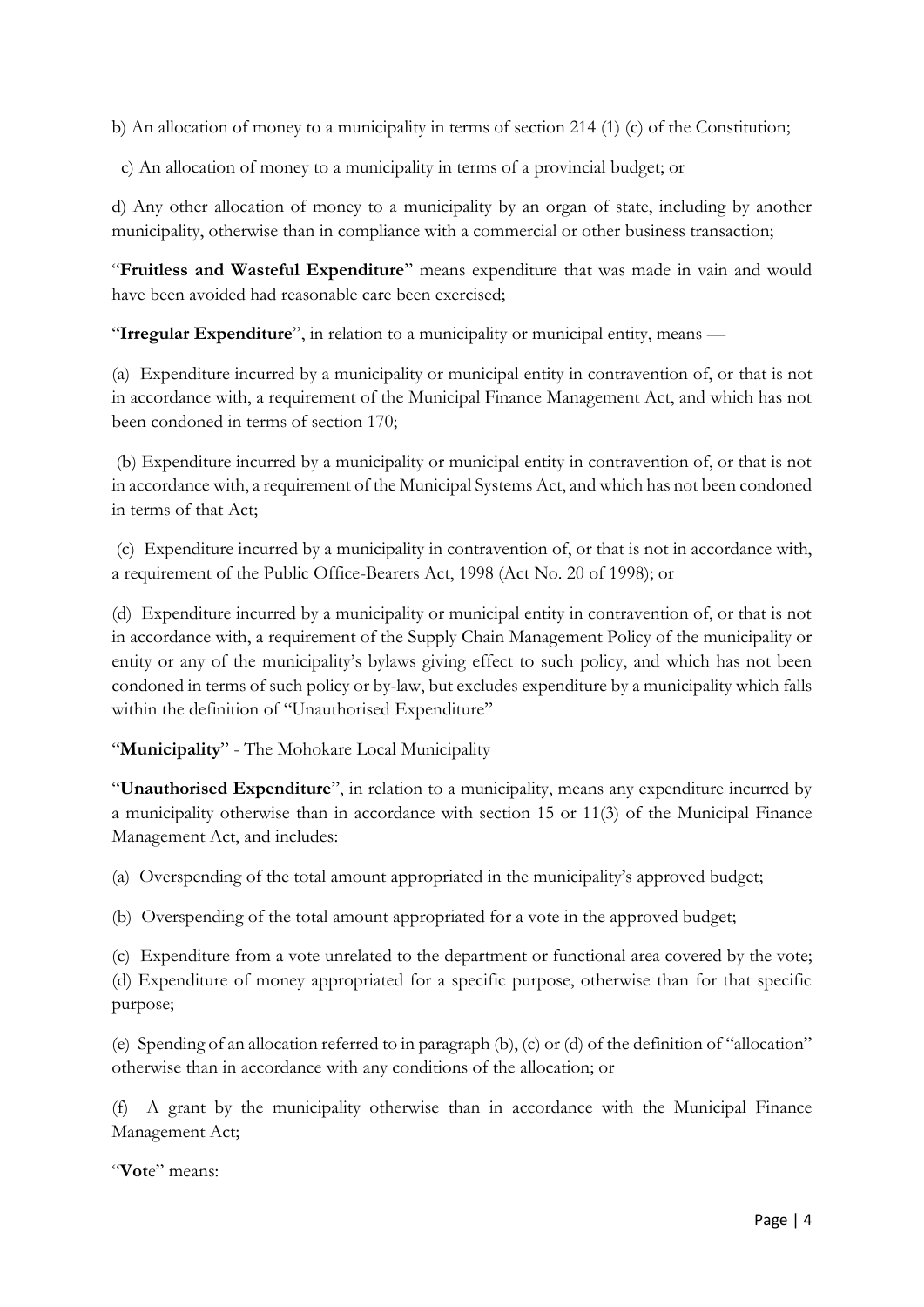(a) One of the main segments into which a budget of a municipality is divided for the appropriation of money for the different departments or functional areas of the municipality; and

(b) Which specifies the total amount that is appropriated for the purposes of the department or functional area concerned.

## 4. **SCOPE OF APPLICATION**

This policy is applicable to all employees of the Municipality, whether full-time or part-time and includes: Council, Accounting Officer, Chief Financial Officer, Senior Manager's, Officials and all other employees. Their responsibilities include:

a) Identifying the identity of the person who is liable for Unauthorised, Irregular or Fruitless and Wasteful Expenditure;

b) Deciding on how to recover Unauthorised, Irregular or Fruitless and Wasteful Expenditure from the person liable for that expenditure; and

c) Determining the amount of Unauthorised, Irregular or Fruitless and Wasteful Expenditure to be recovered, written off or provided for.

## 5. **GOVERNING PRESCRIPTS**

This Policy has been formulated in terms of the Municipal Finance Management Act, 2003 (Act 56 of 2003).

#### Legal framework

This policy will be implemented within the legal framework of the relevant National Legislation outlined hereunder.

a) Treasury regulations GNR.225 of 15 March 2005: Amendment of Treasury Regulations in terms of Section 76

b) The Municipal Finance Management Act, 2003 (Act 56 of 2003) Sections 32, 62, 78, 95, 102, 105, 125, 171, 172 and 173.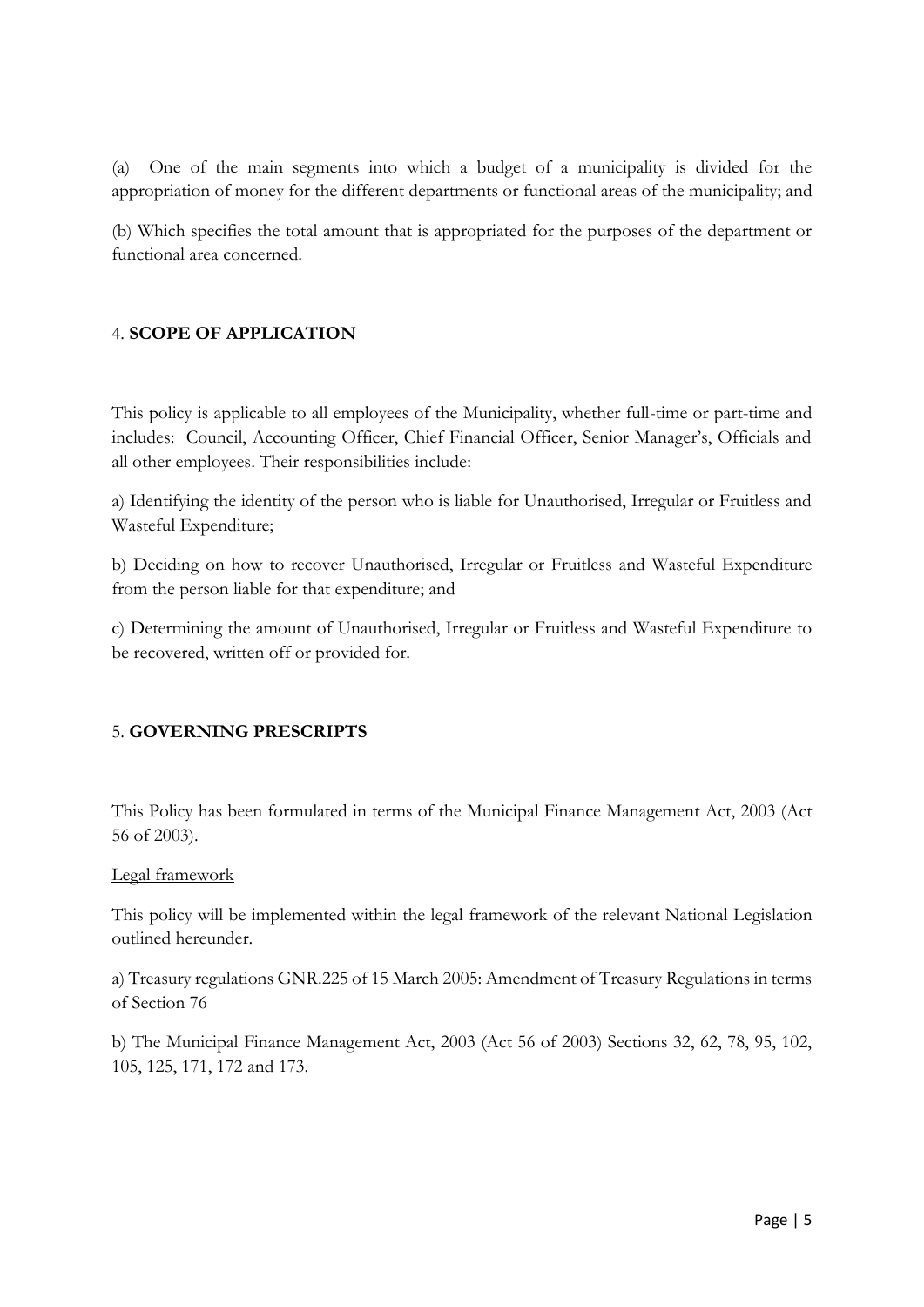## 6. **GUIDING PRINCIPLES**

This policy supports the following principles:

a) To secure the sound and sustainable management of the financial affairs of municipalities and other institutions in the local sphere of government;

b) To establish treasury norms and standards for the local sphere of government;

c) Ensuring transparency, accountability and appropriate lines of responsibility in the fiscal and financial affairs of municipalities and municipal entities;

d) The management of the municipality's revenues, expenditures, assets and liabilities and the handling of their financial dealings.

Section 32(2) and Section 32(3) -(7) of the Municipal Finance Management Act identifies the following responsibilities with respect to the Municipality and Accounting Officer:

• A municipality must recover Unauthorised, Irregular or Fruitless and Wasteful Expenditure from the person liable for that expenditure, unless the expenditure:

In the case of Unauthorised Expenditure, is:

- i. authorised in an adjustments budget; or
- ii. certified by the Municipal Council, after investigation by a Council Committee, as irrecoverable and written off by the Council.

In the case of Irregular or Fruitless and Wasteful Expenditure, is

i. after investigation by a Council Committee, certified by the Council as irrecoverable and written off by the Council.

• If the Accounting Officer becomes aware that the Council, the Executive Mayor or the Executive Committee of the Municipality, as the case may be, has taken a decision which, if implemented, is likely to result in Unauthorised, Irregular or Fruitless and Wasteful Expenditure, the Accounting Officer is not liable for any ensuing Unauthorised, Irregular or Fruitless and Wasteful Expenditure provided that the Accounting Officer has informed the Council, the Executive Mayor or the Executive Committee, in writing, that the expenditure is likely to be Unauthorised, Irregular or Fruitless and Wasteful Expenditure.

• The Accounting Officer must promptly inform the Executive Mayor, the MEC for Local Government in the province and the Auditor-General, in writing, of:

i. any Unauthorised, Irregular or Fruitless and Wasteful Expenditure incurred by the Municipality;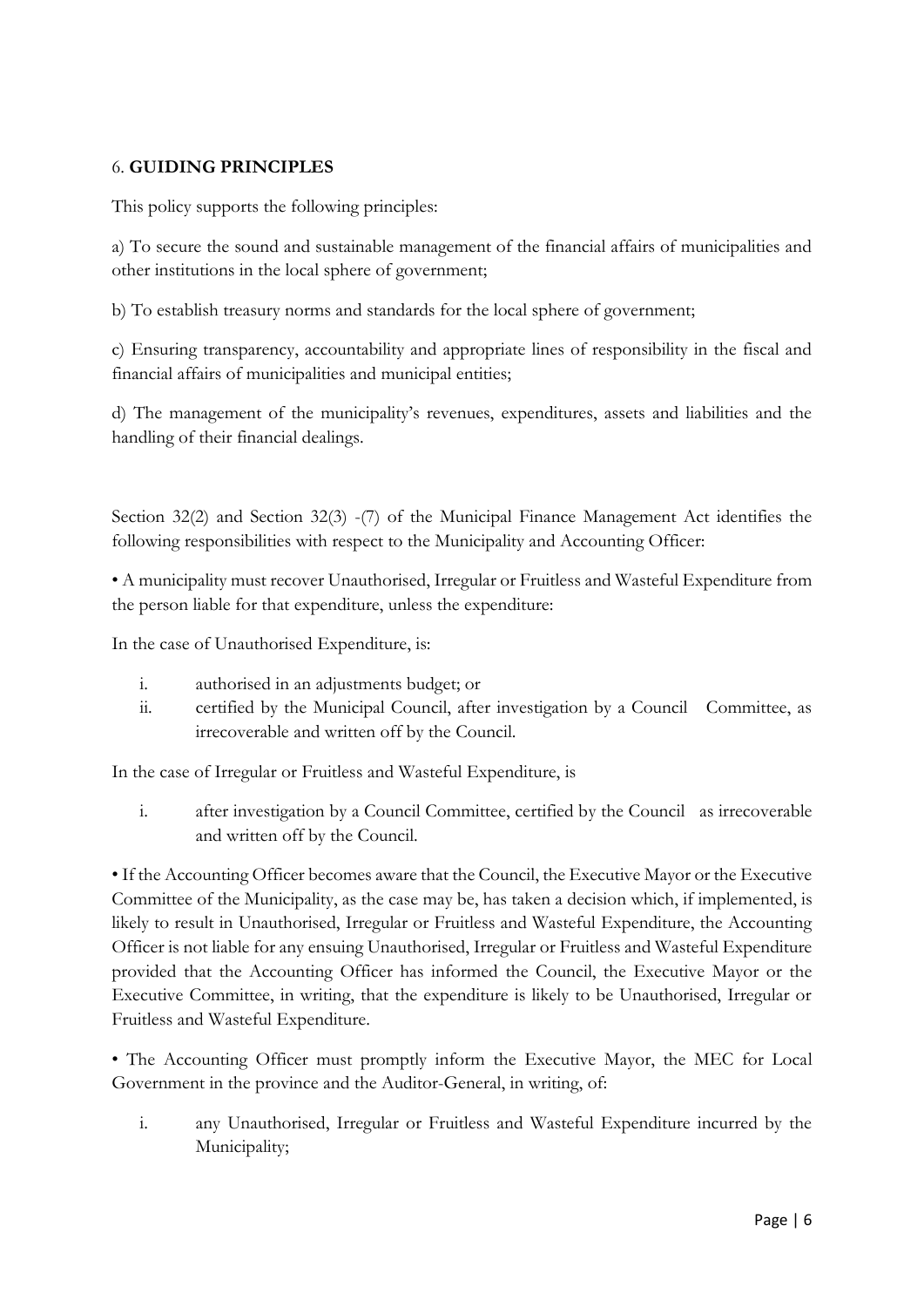- ii. whether any person is responsible or under investigation for such Unauthorised, Irregular or Fruitless and Wasteful Expenditure; and
- iii. the steps that have been taken:
	- to recover or rectify such expenditure; and
	- to prevent a recurrence of such expenditure.

• The writing off in terms of subsection (2) of any Unauthorised, Irregular or Fruitless and Wasteful Expenditure as irrecoverable is no excuse in criminal or disciplinary proceedings against a person charged with the commission of an offence or a breach of the Municipal Finance Management Act relating to such Unauthorised, Irregular or Fruitless and Wasteful Expenditure. The Accounting Officer must report to the South African Police Service all cases of alleged:

- i. Irregular Expenditure that constitute a criminal offence; and
- ii. theft and fraud that occurred in the Municipality.

• The Council of a municipality must take all reasonable steps to ensure that all cases referred to in subsection (6) are reported to the South African Police Service if:

- i. the charge is against the Accounting Officer; or
- ii. the Accounting Officer fails to comply with that subsection.

In terms of Section 62(1)(a)-(e) of the Municipal Finance Management Act, the Accounting Officer is responsible for managing the financial administration of the municipality, and must for this purpose take all reasonable steps to ensure:

- i. that the resources of the Municipality are used effectively, efficiently and economically;
- ii. that full and proper records of the financial affairs of the Municipality are kept in accordance with any prescribed norms and standards;
- iii. that the Municipality has and maintains effective, efficient and transparent systems of financial and risk management and internal control; and of internal audit operating in accordance with any prescribed norms and standards;
- iv. that Unauthorised, Irregular or Fruitless and Wasteful Expenditure and other losses are prevented;
- v. that disciplinary or, when appropriate, criminal proceedings are instituted against any official of the Municipality who has allegedly committed an act of financial misconduct or an offence in terms of Chapter 15 of the Municipal Finance Management Act.

In terms of Section 78(a)-(c) of the Municipal Finance Management Act, the Senior Management of a municipality and each official of a municipality exercising financial management responsibilities must take all reasonable steps within their respective areas of responsibility to ensure:

- i. that the system of financial management and internal control established for the Municipality is carried out diligently;
- ii. that the financial and other resources of the Municipality are utilized effectively, efficiently, economically and transparently;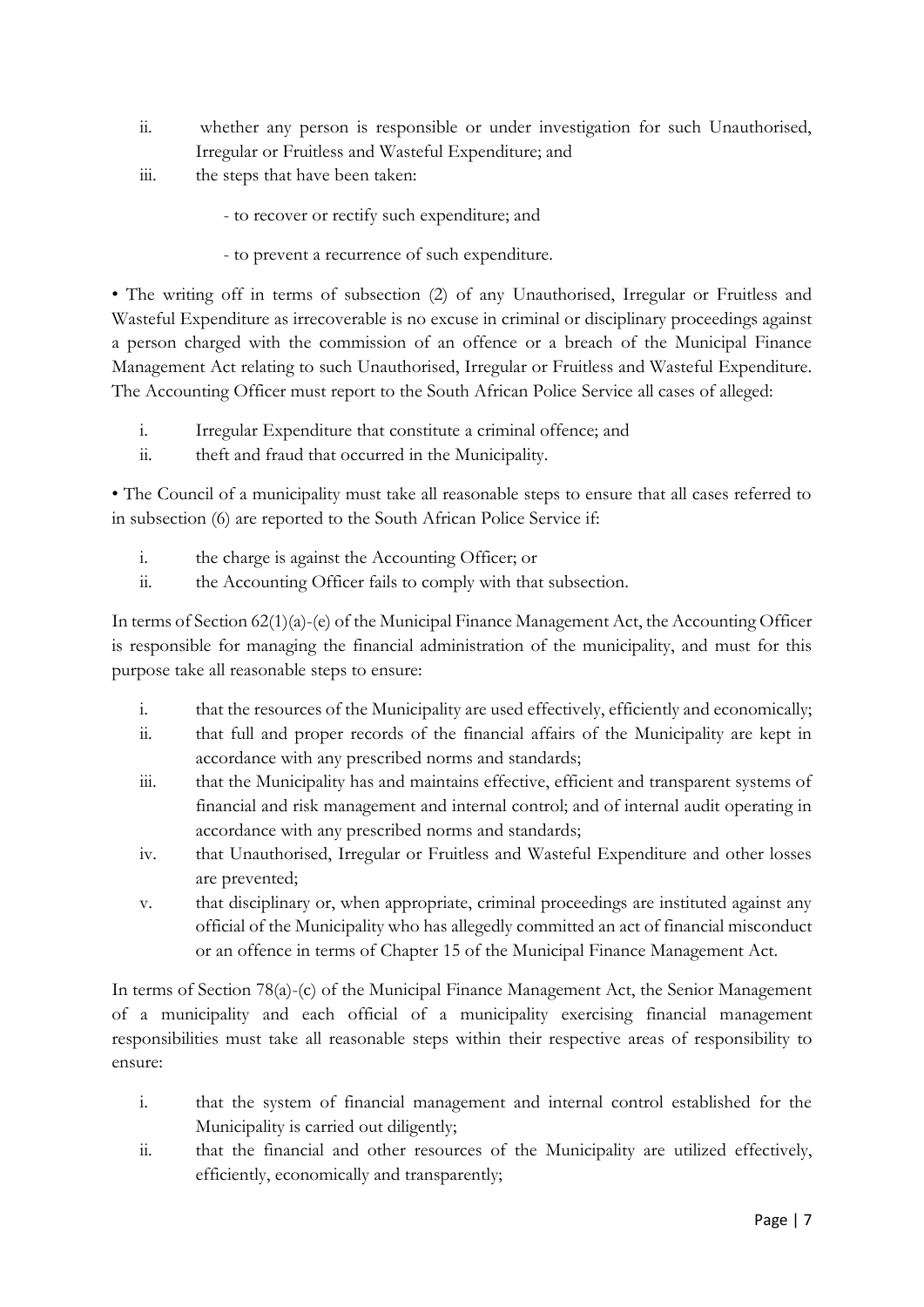iii. that any Unauthorised, Irregular or Fruitless and Wasteful Expenditure and any other losses are prevented.

In terms of the reporting responsibilities of the Accounting Officer, Section 125(2)(d) and (e) of the Municipal Finance Management Act, the notes to the Annual Financial Statements of a municipality or municipal entity must disclose the following information: Particulars of:

- i. any material losses and any Irregular or Fruitless and Wasteful Expenditure, including in the case of a municipality, any Unauthorised Expenditure, that occurred during the financial year, and whether these are recoverable;
- ii. any criminal or disciplinary steps taken as a result of such losses or such Unauthorised, Irregular or Fruitless and Wasteful Expenditures; and
- iii. any material losses recovered or written off;
- iv. particulars of non-compliance with the Municipal Finance Management Act; and
- v. any other matters that may be prescribed.

## 7. **PROCEDURES**

## 7.1 **REPORTING REQUIREMENTS**

Guidance on the reporting requirements of Unauthorised, Irregular, Fruitless and Wasteful Expenditure are set out in the following diagram:

Unauthorised, Irregular, Fruitless and Wasteful Expenditure is brought to the attention of the Accounting Officer.



The Accounting Officer must immediately report in writing in terms of Section 32(4)(a) and (b) of the MFMA, to the Executive Mayor, MEC for Local Government in the province and the Auditor-General.



The Accounting Officer must in terms of Section  $32(4)(c)(i)(ii)$  of the MFMA, implement steps to rectify or recover such expenditure and to prevent a recurrence of such expenditure.

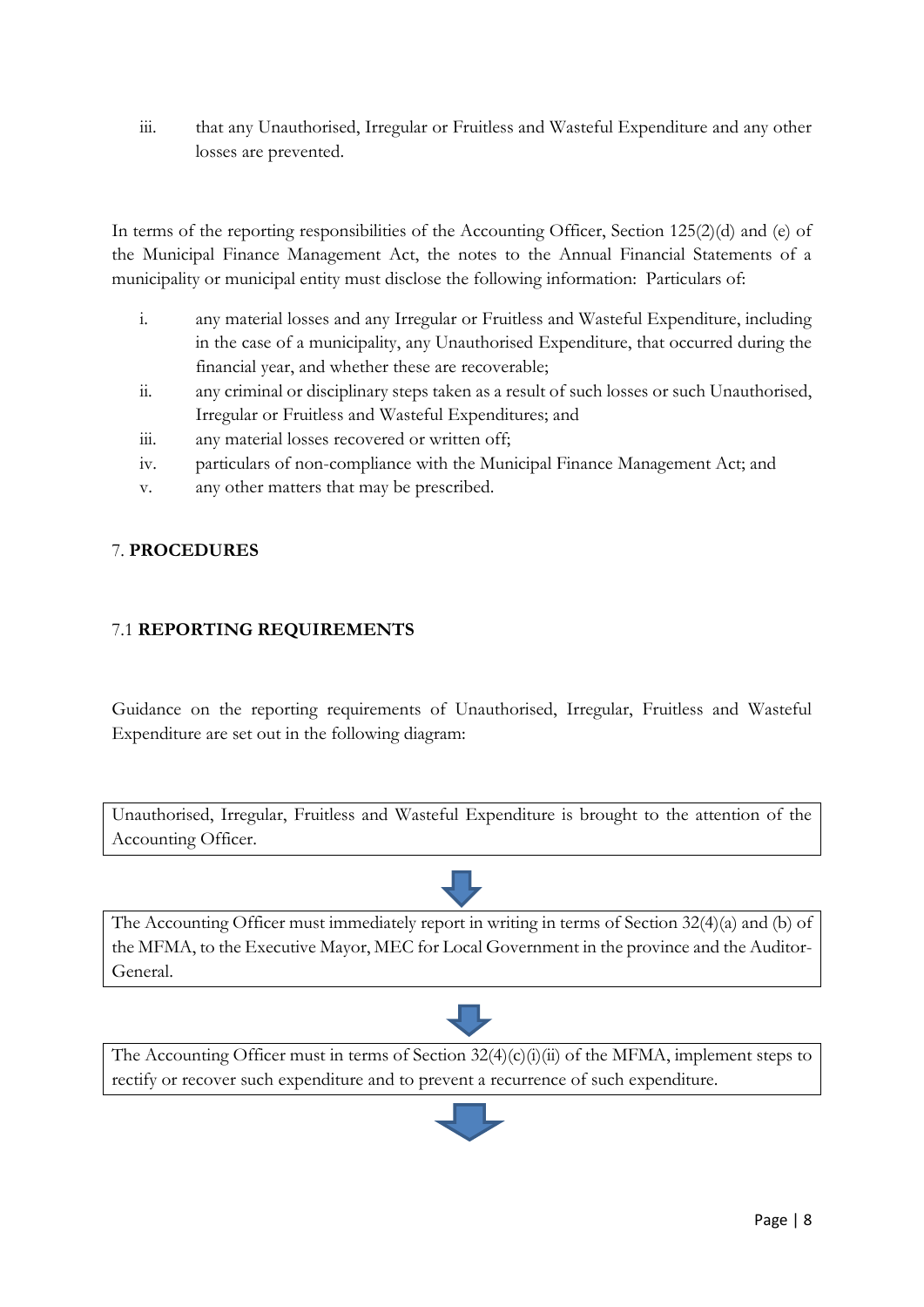The Accounting Officer must in terms of Section 32(6)(a) and (b) of the MFMA, report to the South African Police Services all cases of alleged Irregular Expenditure that constitute a criminal offence and theft and fraud that occurred in the Municipality.



The Accounting Officer tables' Unauthorised, Irregular, Fruitless and Wasteful Expenditure before the Council.



Council has the following responsibilities in terms of Section  $32(2)(a)(i)(ii)$  of the MFMA:

1) Authorise the expenditure in the adjustment budget.

2) Certify after investigation by a Council Committee that the expenditure is irrecoverable and approve the write off by the Council.

3) Recommend the recovery of the expenditure from the responsible person.



If Unauthorised, Irregular, Fruitless and Wasteful Expenditure is not condoned the Accounting Officer must:

1. Take appropriate disciplinary steps as required in Section 62 (e) of the MFMA.

2. Recover the amount.



Unauthorised, Irregular, Fruitless and Wasteful Expenditure must be reported in the annual report (as a note to the annual financial statements) in terms of Section  $125(2)(d)(i)$ -(iii) of the MFMA.

## 7.2 **ACCOUNTING TREATMENT AND DISCLOSURE**

#### Accounting policies:

#### Revenue Recognition:

If the amounts recovered as a result of Unauthorised, Irregular, Fruitless and Wasteful Expenditure are material, a revenue recognition will be required in the Annual Financial Statements' Accounting Policy.

The accounting policy for revenue recognition should include the following:

• Revenue from non-exchange transactions: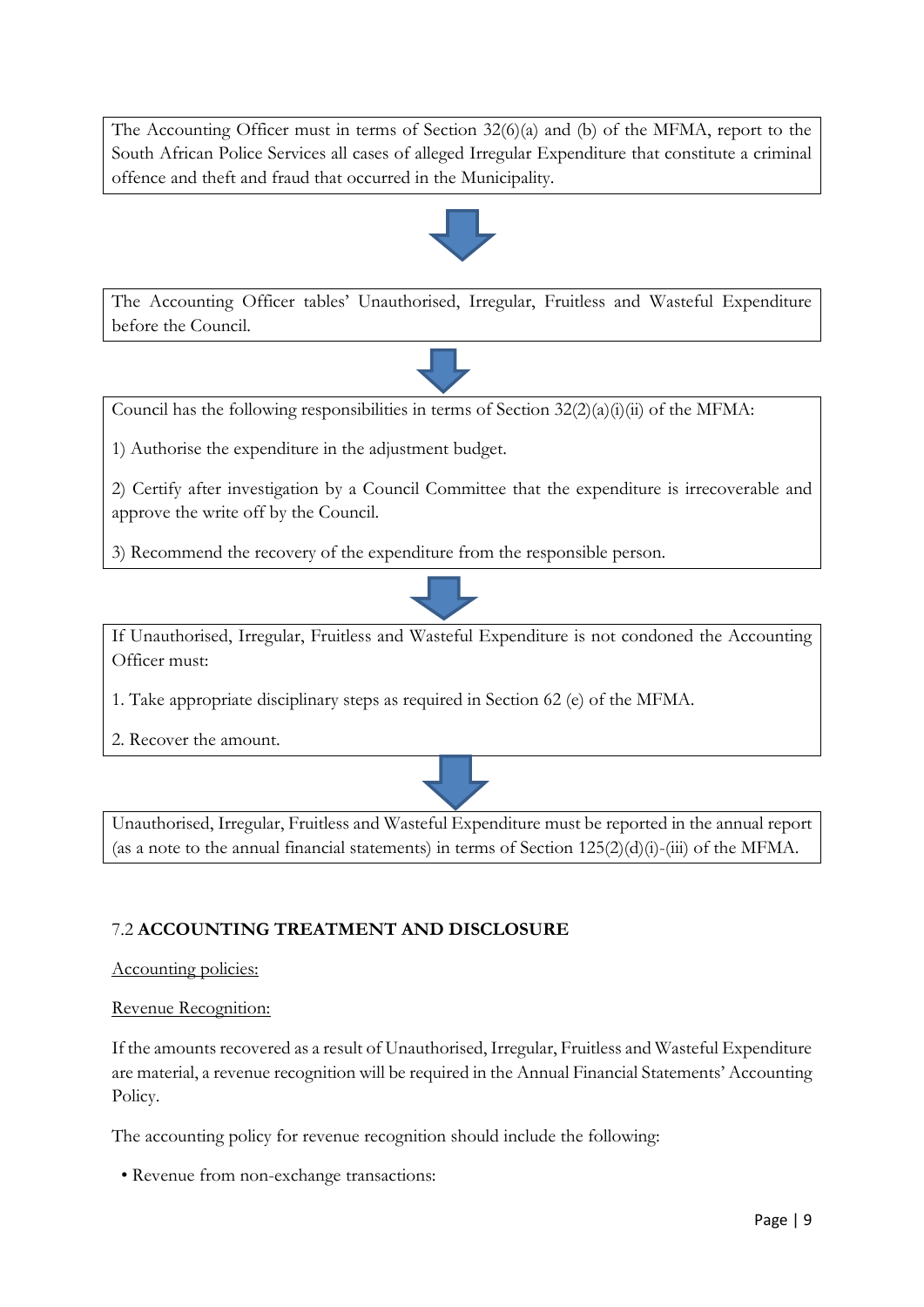• Revenue from the recovery of unauthorised, irregular, fruitless and wasteful expenditure is based on legislated procedures including those set out in the Municipal Finance Management Act (Act no.56 of 2003) and is recognised when the recovery thereof from the responsible councillors or officials is virtually certain.

## Mandatory accounting policy notes required in the Annual Financial Statements:

The inclusion of the following accounting policy notes is mandatory. The accounting policy notes should read as follows:

## UNAUTHORISED EXPENDITURE

Unauthorised Expenditure is expenditure that has not been budgeted, expenditure that is not in terms of the conditions of an allocation received from another sphere of government, municipality or organ of state and expenditure in the form of a grant that is not permitted in terms of the Municipal Finance Management Act (Act No.56 of 2003). Unauthorised expenditure is accounted for as an expense in the Statement of Financial Performance and where recovered, it is subsequently accounted for as revenue in the Statement of Financial Performance.

## IRREGULAR EXPENDITURE

Irregular Expenditure is expenditure that is contrary to the Municipal Finance Management Act (Act No.56 of 2003), the Municipal Systems Act (Act No.32 of 2000), and The Public Office Bearers Act (Act No. 20 of 1998) or is in contravention of the Municipality's Supply Chain Management Policy. Irregular Expenditure excludes Unauthorised Expenditure. Irregular Expenditure is accounted for as expenditure in the Statement of Financial Performance and where recovered, it is subsequently accounted for as revenue in the Statement of Financial Performance.

## FRUITLESS AND WASTEFUL EXPENDITURE

Fruitless and Wasteful Expenditure is expenditure that was made in vain and would have been avoided had reasonable care been exercised. Fruitless and Wasteful expenditure is accounted for as expenditure in the Statement of Financial Performance and where recovered, it is subsequently accounted for as revenue in the Statement of Financial Performance.

UNAUTHORISED, FRUITLESS AND WASTEFUL EXPENDITURE DISALLOWED (Referenced to the applicable number in the notes to the Annual Financial Statements):

The reconciliations of unauthorised expenditure as well as fruitless and wasteful expenditure disallowed, together with the explanatory information set out in the note to the annual financial statements are in terms of Section 125(2)(d) of the Municipal Finance Management Act.